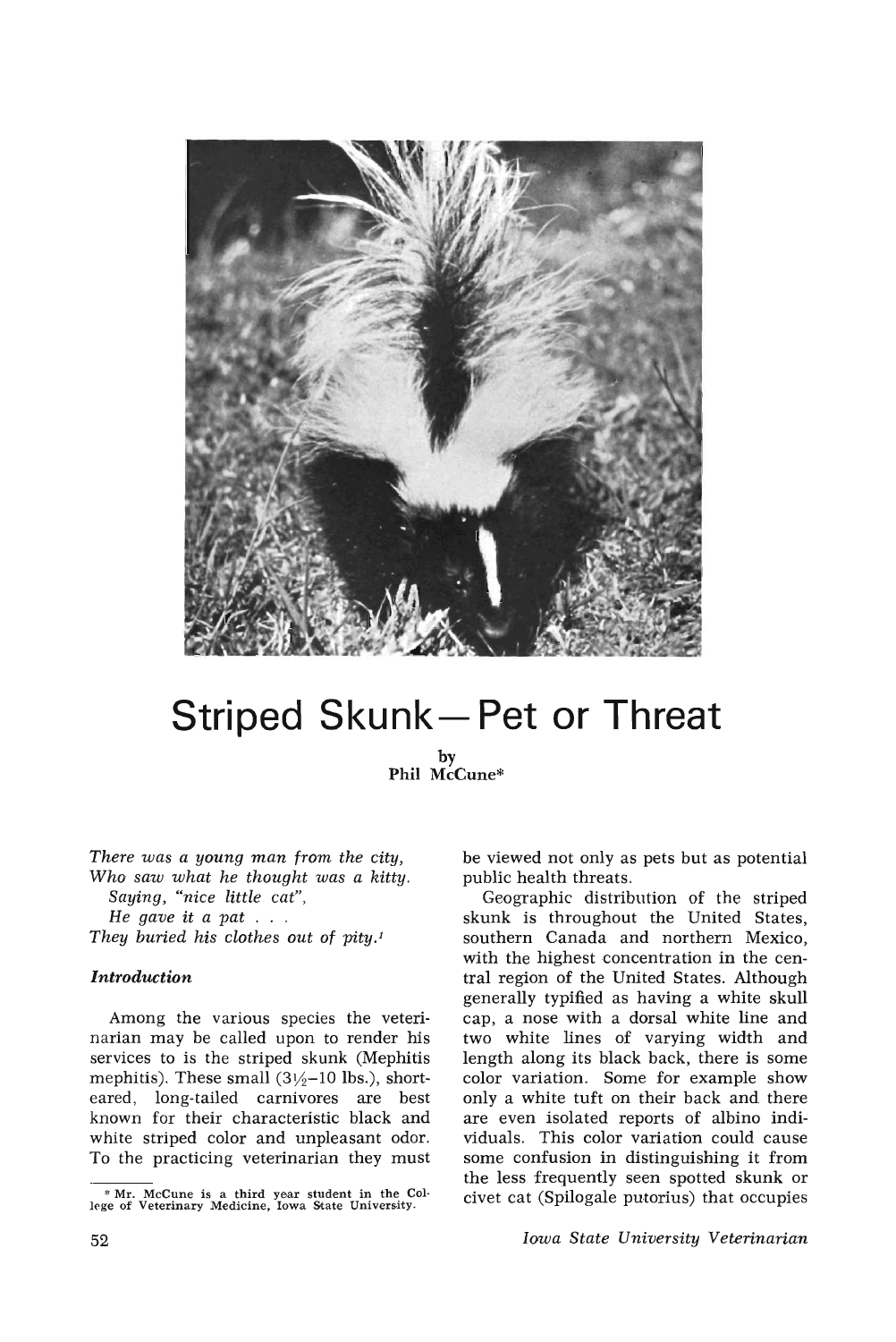generally the same territory to a lesser degree. The spotted skunk is smaller  $(3/4 2\frac{3}{4}$  lbs.) and has the characteristic markings of white stripes and spots on a black background.

In the wild state, the nocturnal striped skunk is classified as a carnivore, but its diet actually is comprised mainly of insects. Therefore, in this regard it is an asset to an agricultural community, rather than a detriment. Skunks have few enemies in the wild due to their well-known specialized defense mechanism. Because they are confident in this odoriferous deterrent skunks are quiet, inoffensive creatures-it is this gentle nature that has made them popular as pets.

## *Skunks As Pets*

Source of the new pet is of primary importance. It is imperative to know if the skunk came from the wild, from offspring of a friend~s pet female or from a pet store. Regulations vary from state to state pertaining to the keeping of wild animals, so one should contact a local conservation agent or state conservation commission to determine the status of issuing permits to the species in question. Some veterinarians refuse to treat any wild animal that does not have a permit.

Skunks are a major reservoir of rabies in the wild state and must always be looked upon as a rabies suspect no matter what their age or health status. The incubation period in skunks is long (2 weeks to possibly 4 months) and often rabies is carried as an inapparent infection. Due to the possibility of transmission of the virus via the milk to the young, even the neonate wild skunk must be viewed with suspicion. Conversely, it is felt that the per cent infected of the entire skunk population is relatively low. But does the client wish to take the chance? The veterinarian must inform the client of the danger involved.

Although there are accounts of skunks making companionable pets, this is not always the case. Taming of skunks requires more patience than would be required for a normal cat or dog. Success is higher if the animal is obtained at an early age and is tamed over an extended period of time. House breaking is conducted much like it is in the dog-some have used litter boxes with success.

If one is determined to keep a skunk as a pet, de-scenting is advised. Prior to performing the procedure, it is the veterinarians responsibility to advise the owner that a de-scented skunk is a skunk that has lost its primary means of defense; such an animal cannot be returned to the wild. Likewise, such an animal must be protected from domestic dogs. This procedure is best done at an age of five or six weeks utilizing a short-acting anesthetic such as Ketamine administered intramuscularly at a dosage rate of 5 mg/kg to 20 mg/kg. The scent glands are located at the base of the tail on both sides of the anus. The glands are about  $\frac{1}{2}$  in diameter and are connected by ducts to tiny, paired nipples just within the anus. Several surgical procedures have been described, one of which consists of grasping the duct with a forceps at its opening just inside the anal orifice. By blunt dissection the entire gland is removed through this opening.

A suitable diet in captivity consists mainly of ground meat, dog meal, assorted fruits and eggs. Mineral supplementation such as calcium bone meal plus trace minerals is highly advised. Commercially available vitamin formulations should also supplement the diet.

In captivity the skunk should be provided with a nesting box for sleeping and withdrawal purposes. Other aspects of home care are also considered important as they are in domestic pets. Ectoparasites do not tend to be a problem, but if discovered they can be treated in a similar manner to dogs and cats. Shedding of hair is not noticeable, still it is wise to brush the animal's coat periodically for cosmetic reasons.

Examination and treatment in the striped skunk is similar to the domestic dog and cat. An important aspect in medical care is immunization. Four months is the optimal age for rabies vaccination. The killed tissue rabies virus must be used and